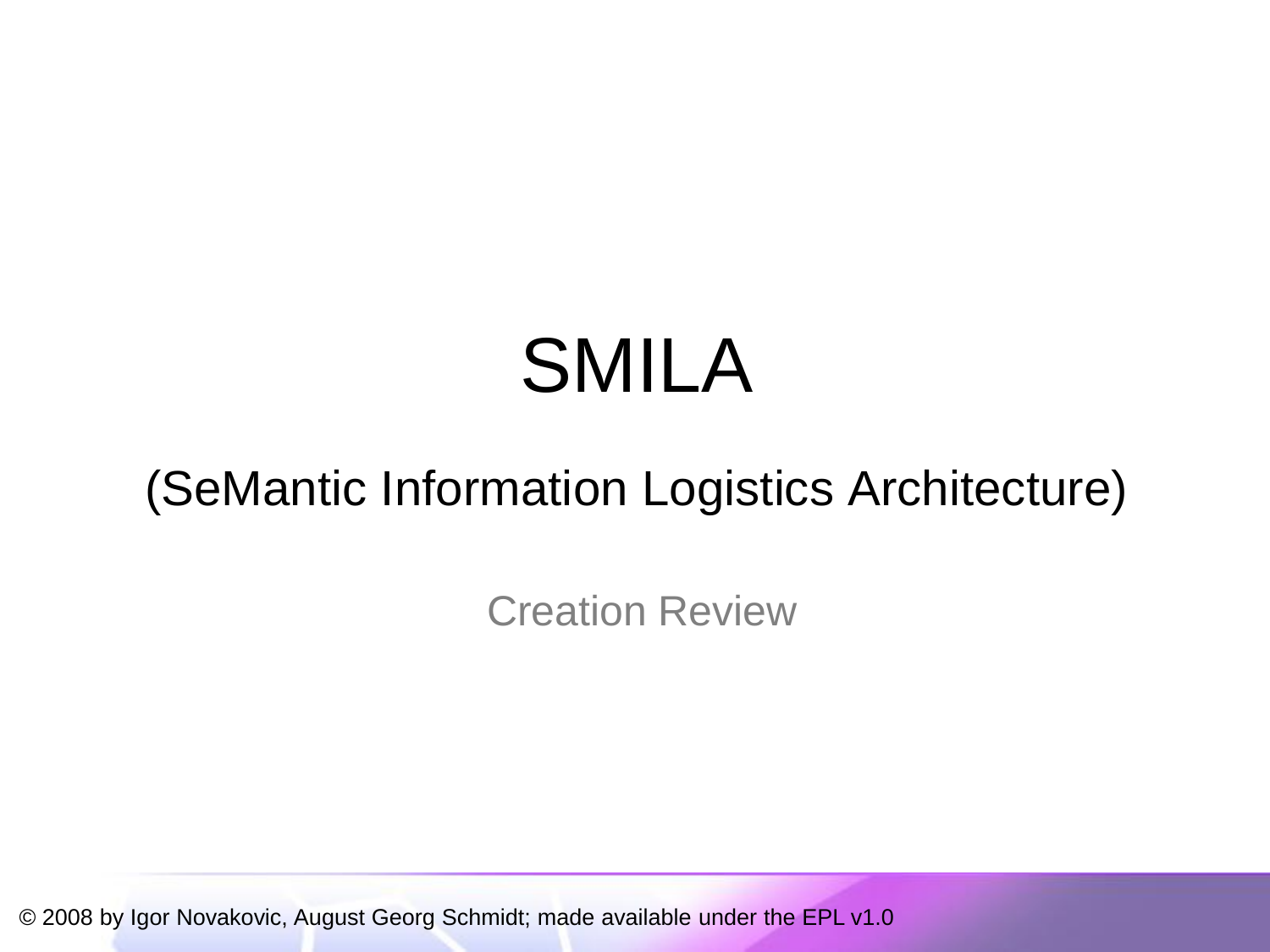### Executive Summary

- The amount and diversity of information is growing exponentially, mainly in the area of unstructured data, like emails, text files, blogs, images etc.
- Poor data accessibility, user rights integration and the lack of semantic meta data are constraining factors for building next generation enterprise search and other document centric applications. Missing standards result in proprietary solutions with huge short and long term cost.
- SMILA is an extensible framework for building search solutions to access unstructured information in the enterprise. Besides providing essential infrastructure components and services, SMILA also delivers ready-to-use addon components, like connectors to most relevant data sources.
- Using the framework as their basis will enable developers to concentrate on the creation of higher value solutions, like semantic driven applications etc.
- The long term goal of SMILA is to establish an industry standard by attracting as many parties as possible to use the framework and/or participate in the surrounding eco-system

#### » Unleashing the potential of unstructured data sources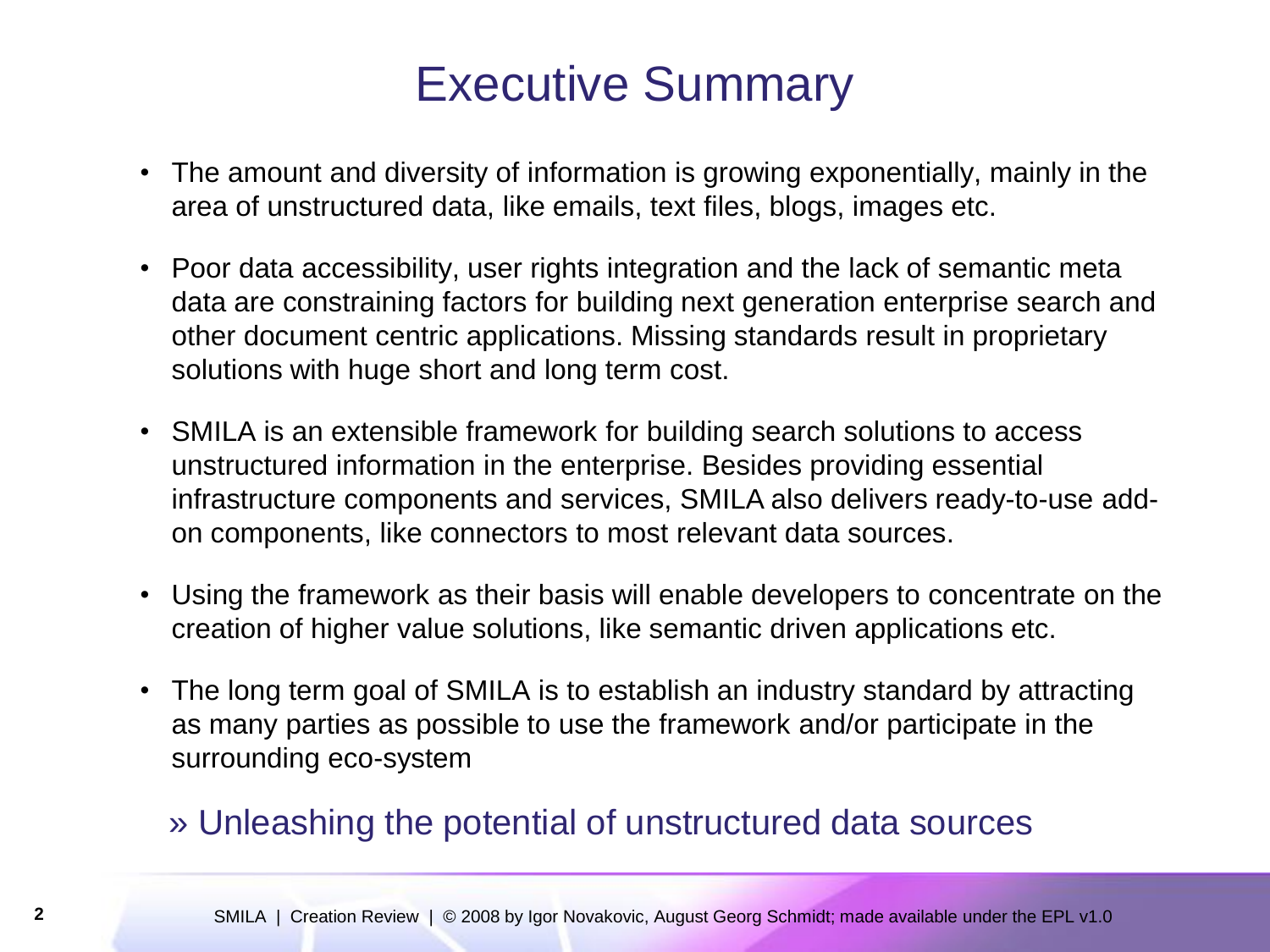#### **Goals**

- Define and implement an extensible framework based on SOA principles and standards (e.g. BPEL, SCA), which is dedicated to the access and integration of (unstructured) information
- Provide ready-to-use framework components (data source connectors and service implementations) that help to demonstrate and leverage its capabilities
- Deliver interfaces for management, operation and monitoring of the framework and its components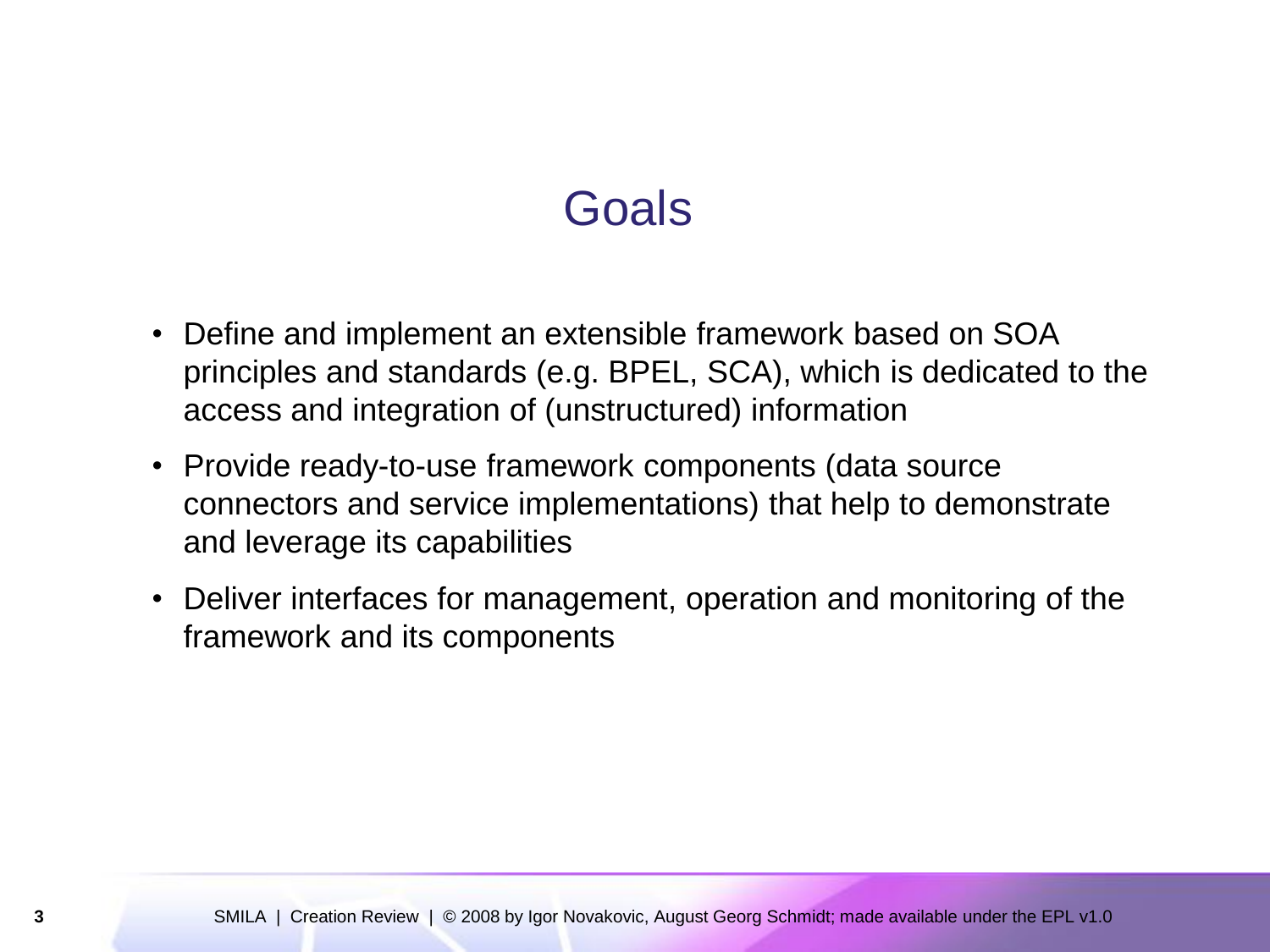#### Architecture Overview



#### *Indexing:*

**Crawler** crawls the **Data source** and hands out the gathered data to the Connectivity module.

**Connectivity** pushes the information into the Queue server.

**BPEL** engine listens to the queue and consumes the messages.

**BPEL** services **Text Export** and **Text Mining** process the information stored in the message.

The service **Index Update** finally stores the document into the **Index Store**.

While processing the data all framework components and services can use the **Data Store** for persisting their data.

#### *Search:*

**Search Client** uses **API** to communicate with the framework.

The Query processing is done within the **BPEL** engine.

Finally the BPEL service **Index Search** returns a search result back to the **Search Client** via **API**.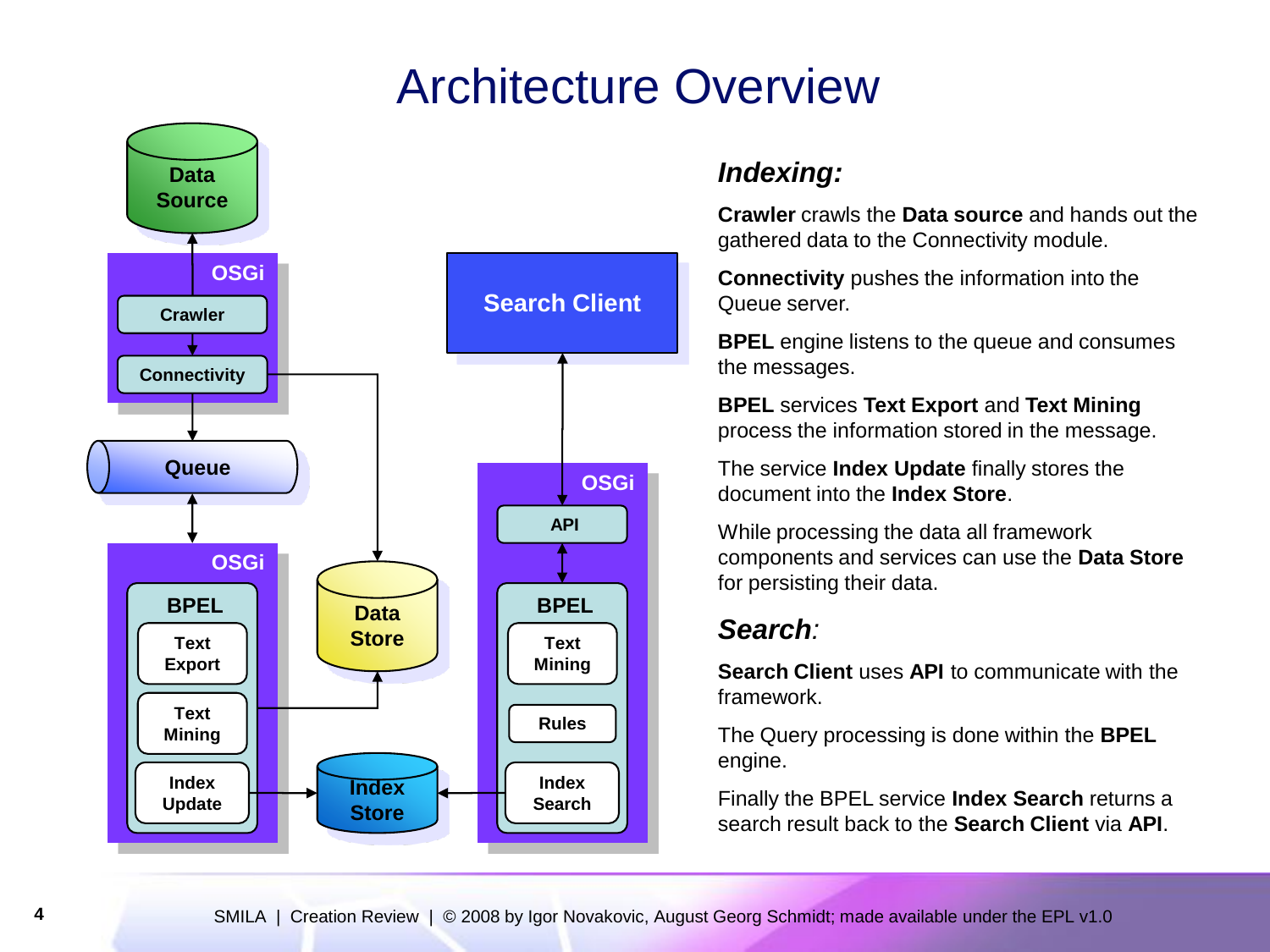Scope

- **Standardized and Scalable Architecture:** SMILA will deliver a highly scalable architecture for Information Access Management (IAM) processes based on well-established standards (e.g. BPEL, JMS, SNMP & JMX).
- **Componentization:** A major focus of SMILA will be on componentization of the overall system architecture, thus ensuring that other open source tools, products by different vendors or even project-specific extensions can easily be plugged into the system.
- **Exemplary implementation of vertical use cases** like search, classification, text extraction, text annotation and other semantic analysis functions
- **Data Source Management (integration and access):** The objective is to make available a set of connectors (crawlers) for the most relevant data sources (e.g. file system, database systems, web).
- **Management, Operation & Monitoring:** SMILA will provide interfaces to allow for system management, monitoring and operation of its components
- **Authentication and Authorization support:** The end-users can interact with the system only according to their actual access rights. This is not only true for accessing and storing the information but also for the process execution within the framework.
- **Status and performance reporting:** Analytics and business intelligence reporting are essential parts to any IAM system. The information provided by the system not only allows to optimize its usage but also to identify missing information via knowledge gap analysis and similar approaches.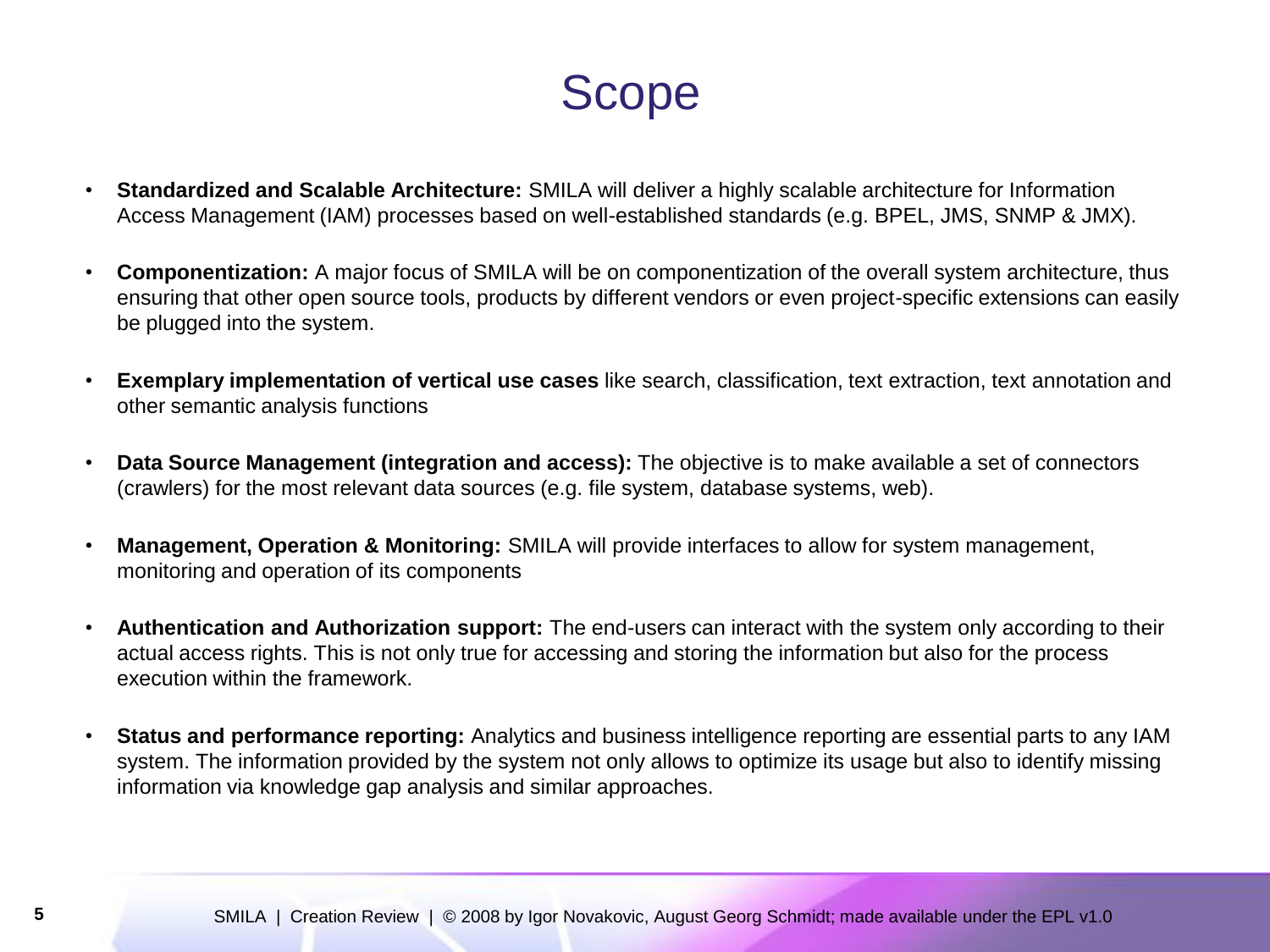#### Out of Scope

- SMILA will not conduct significant tooling effort
- SMILA will not develop generic management and monitoring solutions, but rather integrate into existing infrastructure
- It is not in the scope of SMILA to create a generic reporting/data rendering engine or business intelligence/data mining tools
- SMILA will not develop document indexing and retrieval components but rather allow for integration of such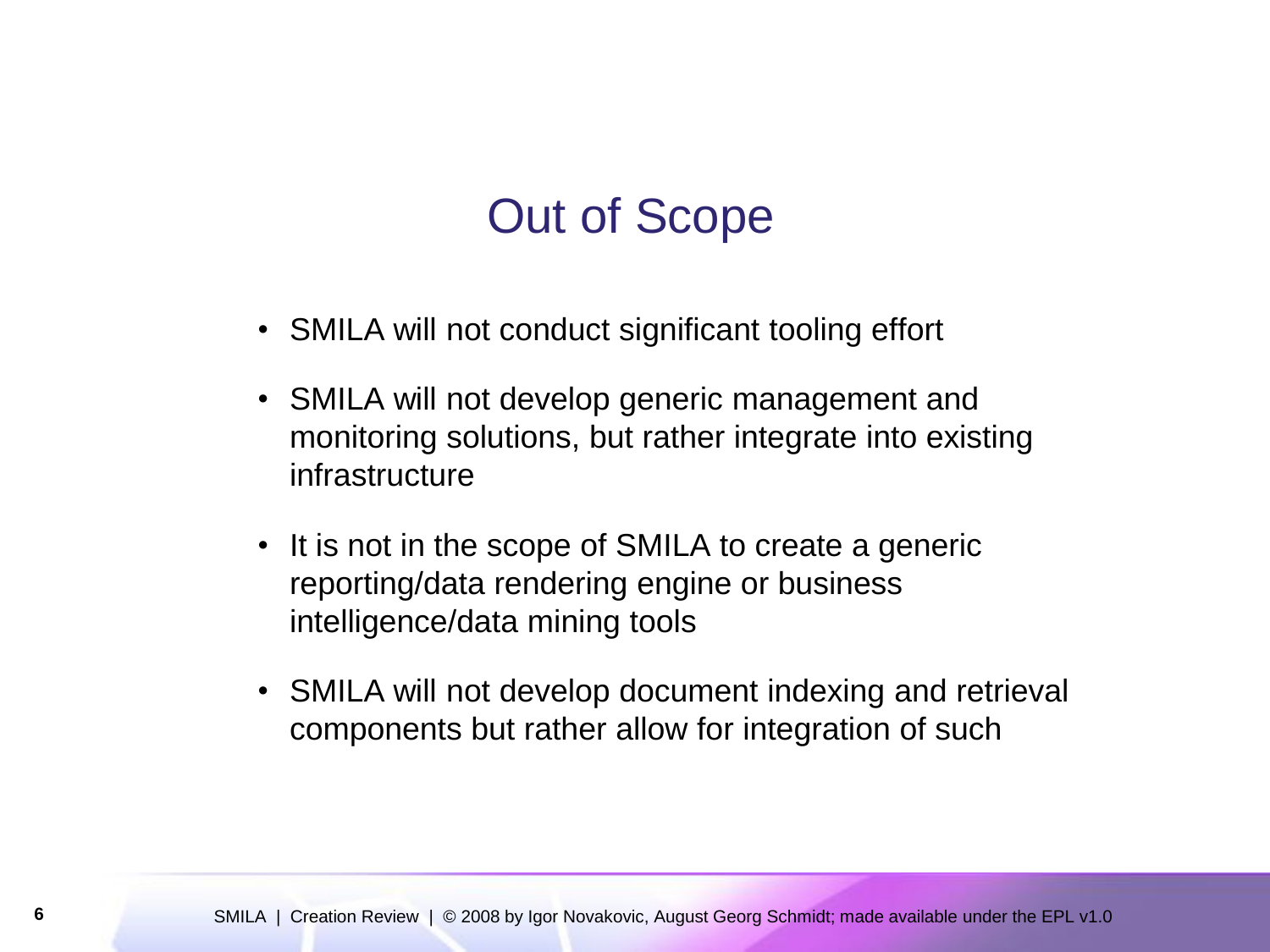## Project Name and Position

- Full name: Semantic Information Logistics Architecture
- Short name: "SMILA"
- Motivation for change:
	- Original proposed name: "EILF" (Enterprise Information Logistics Framework) was not accepted by the community

» Difficult to pronounce » Too long: Acronym should have at most 3 syllables

- Suggestion from community to include "semantic web" in project name
- In contrast to the statement in the proposal, SMILA will be incubated below the Eclipse Runtime Project, not the Technology Project
- Implications of changes at eclipse.org
	- Newsgroup to be moved/renamed from eclipse.technology.eilf to eclipse.rt.smila
	- create a symbolic link /proposals/smila pointing to /proposals/eilf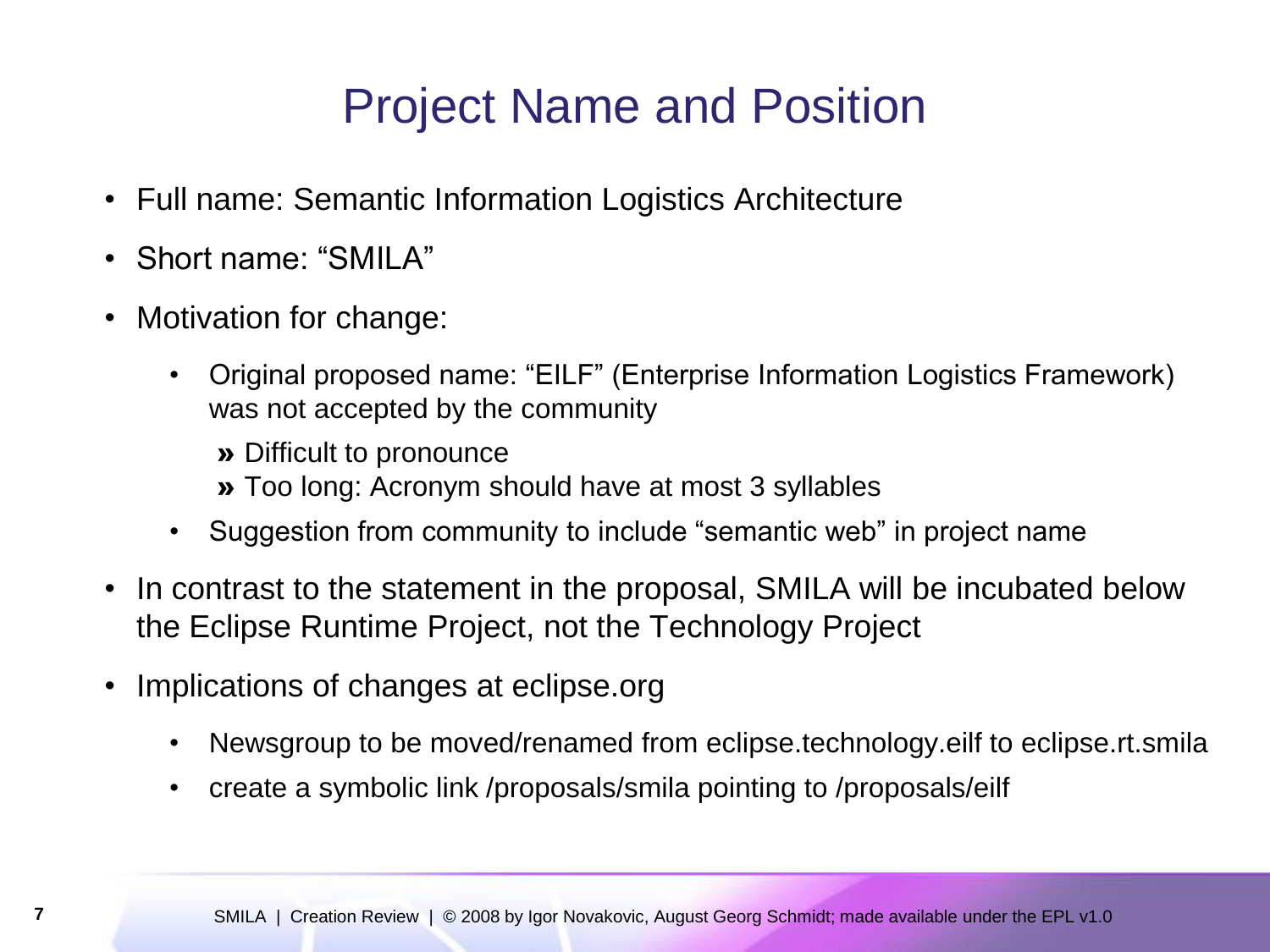#### **Mentors**

• Wayne Beaton (Eclipse Foundation)

– Eclipse Evangelist

- Markus Knauer (INNOOPRACT GmbH)
	- Project Lead Eclipse Packaging Project, g-Eclipse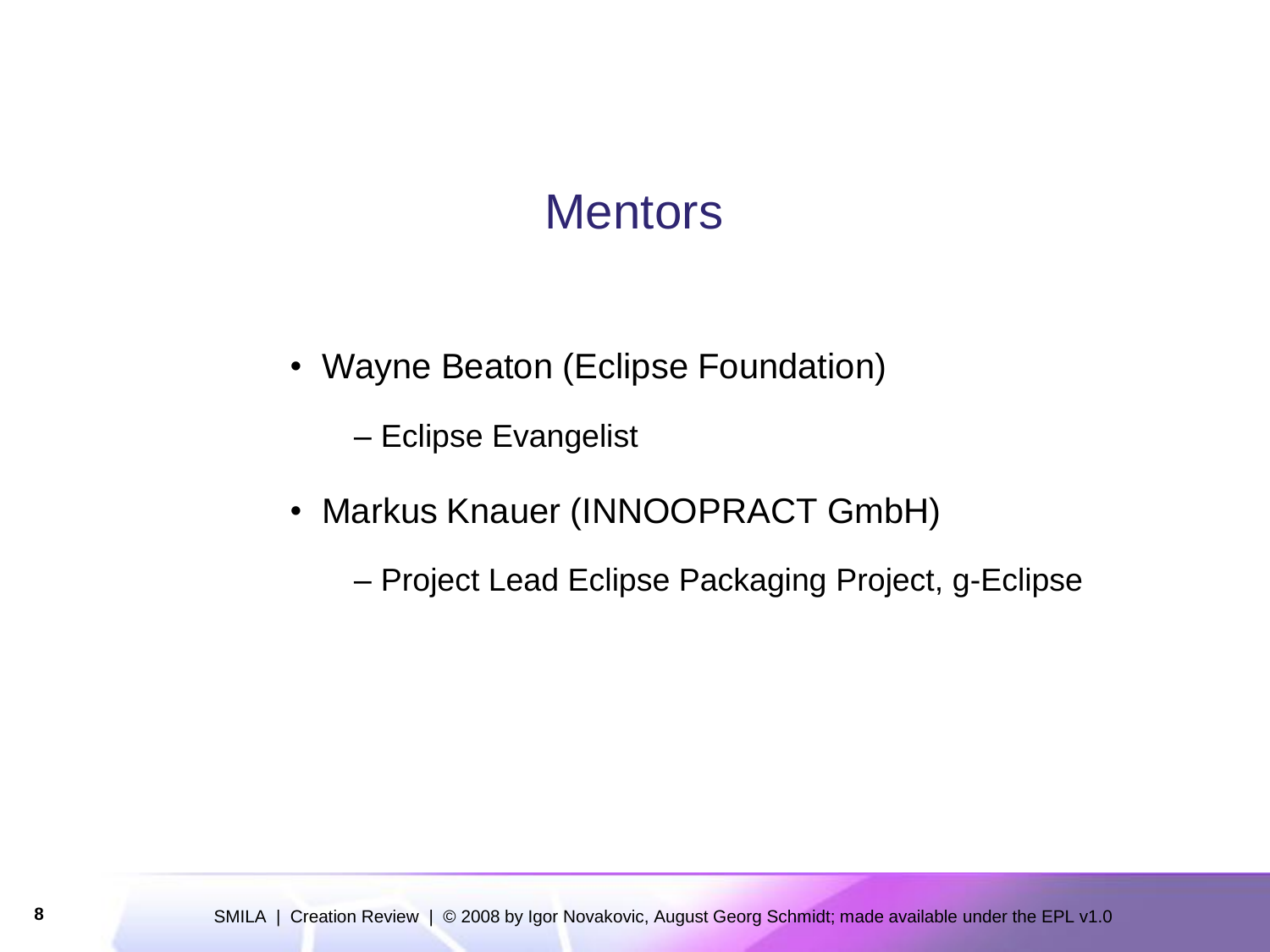### Initially participating parties

- empolis GmbH
- brox IT-Solutions GmbH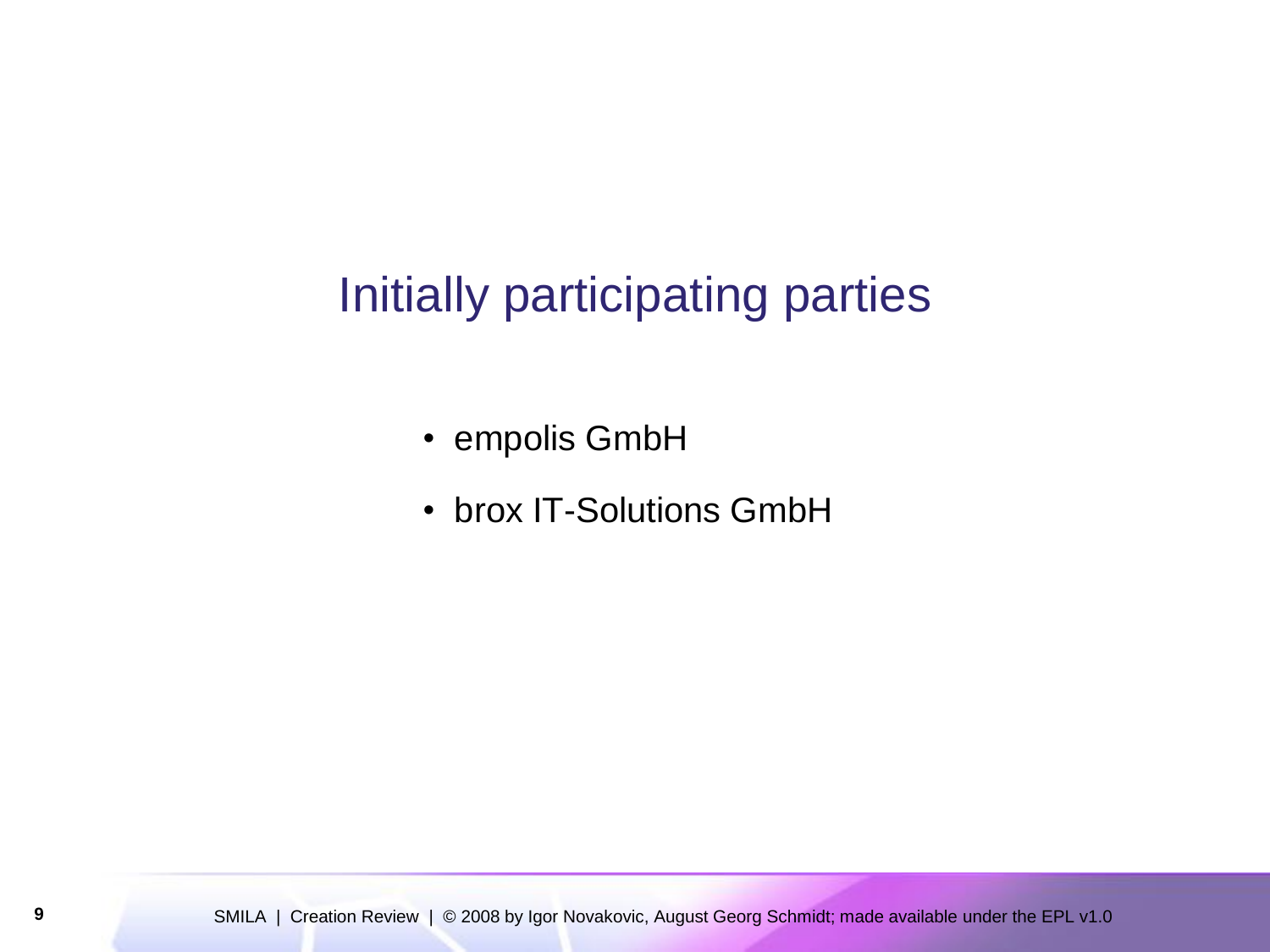# Initial Committers (1/2)

• August Georg Schmidt (brox IT-Solutions GmbH): Co-lead

Georg is co-founder and CTO of brox IT-Solutions. He is leading the development department there since almost 10 years and he was the initiator of the EIF (Enterprise Information Framework), the virtual predecessor of SMILA

• Igor Novakovic (empolis GmbH): Co-lead

Igor is a senior developer/architect with solid experience in JEE and server-side programming. He has been working in the past 8 years as application developer in the area of distributed client/server applications. Since 2006 he managed the development of the solution "empolis: Service Lifecycle Suite".

• Jürgen Schumacher (empolis GmbH): Committer

Jürgen is a senior developer/architect with solid experience in JEE and server-side programming. He has been working in the past 9 years as application developer in the area of distributed client/server applications.

• Daniel Stucky (empolis GmbH): Committer

Daniel is a senior developer/architect with solid experience in JEE and server-side programming. He has been working in the past 7 years as application developer in the area of distributed client/server applications.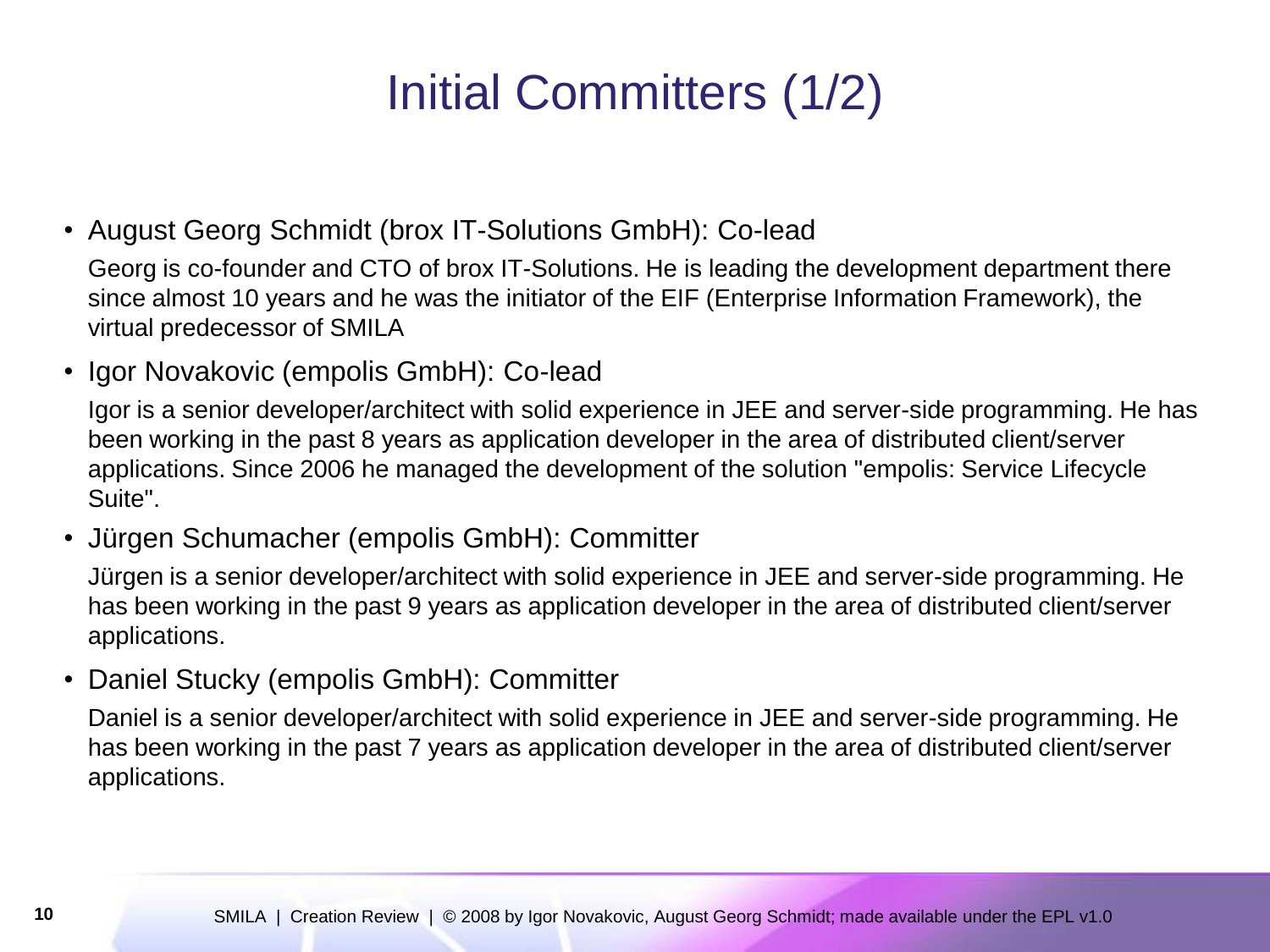# Initial Committers (2/2)

• Thomas Menzel (brox IT-Solutions GmbH): Committer

Thomas is a member of the SMILA team and acts as a technical lead for storage related subjects of the SMILA framework, in particular: XML- and binary storage. He has a strong background in relational databases, data structures, XML and has been a Java developer for almost 10 years, next to other languages. In the past he has worked as a developer, architect and project manager in several projects.

• Ralf Schumann (brox IT-Solutions GmbH): Committer

Ralf is a member of the SMILA team and acts as a developer for storage related subjects of the SMILA framework, in particular: Binary Storage. He has a strong background in relational databases and data structures, Java developer for over 10 years, other languages as well. In the past he has worked as a developer and architect in several projects.

• Ralf Rausch (brox IT-Solutions GmbH): Committer

Ralf is a member of the SMILA team with focuses on the build process, provisioning, test and documentation parts. He has been developing proofs of concepts (PoC) for the SMILA project and developing in Java for 4 years.

• Sebastian Voigt (brox IT-Solutions GmbH): Committer

Sebastian is a member of the SMILA team. His activities have been focused on connectivity framework and BPEL process engine integration, both as a developer and architect. Sebastian is an experienced Java developer and architect with a strong background in distributed systems and security from his PhD thesis.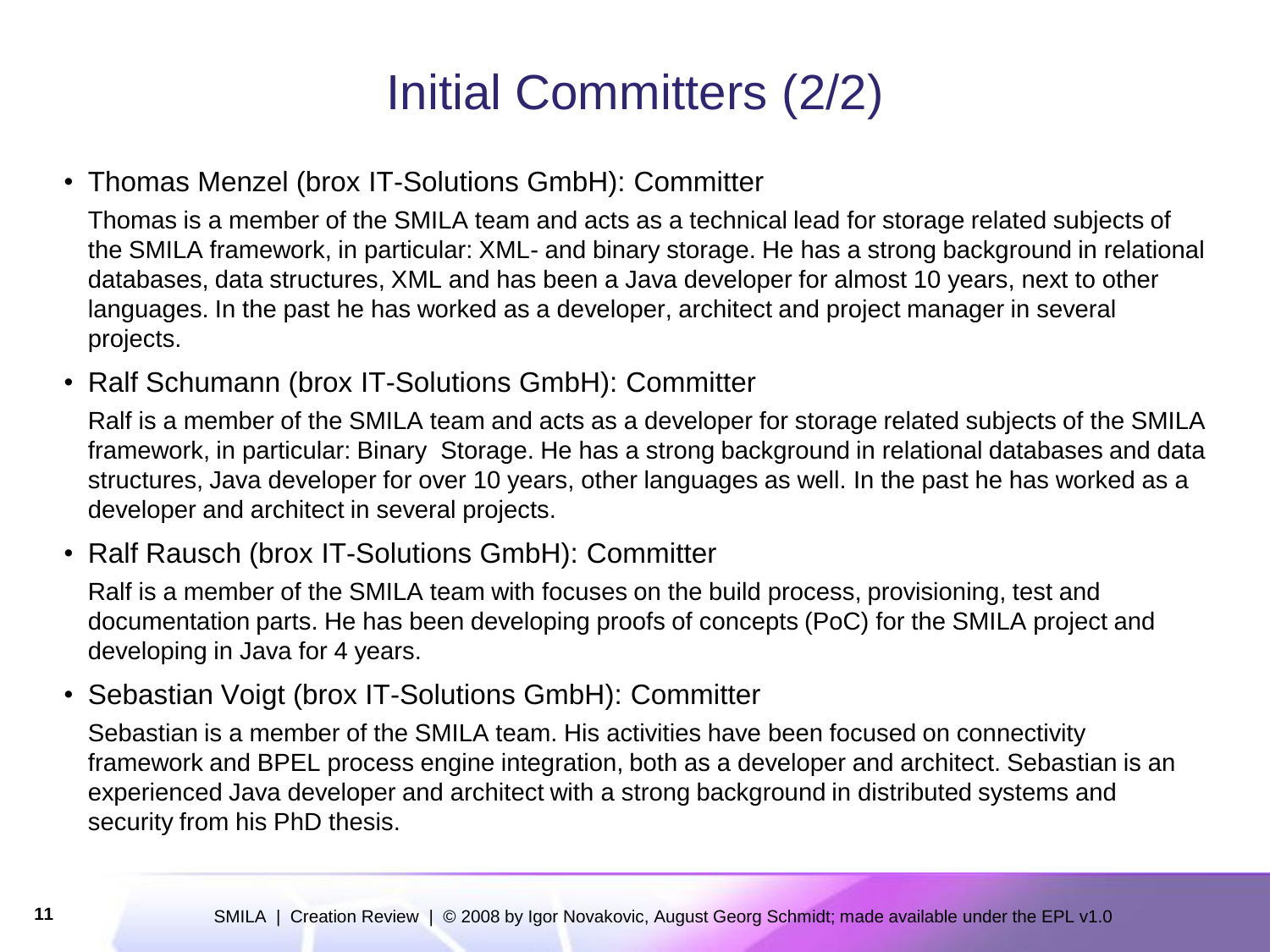#### Code Contribution

Empolis GmbH and brox IT-solutions GmbH provide an initial code contribution

- No legacy code all code is written from scratch
- Publication under EPL
- Desired namespace: org.eclipse.smila
- Also a large number of 3rd-party bundles will be contributed to Orbit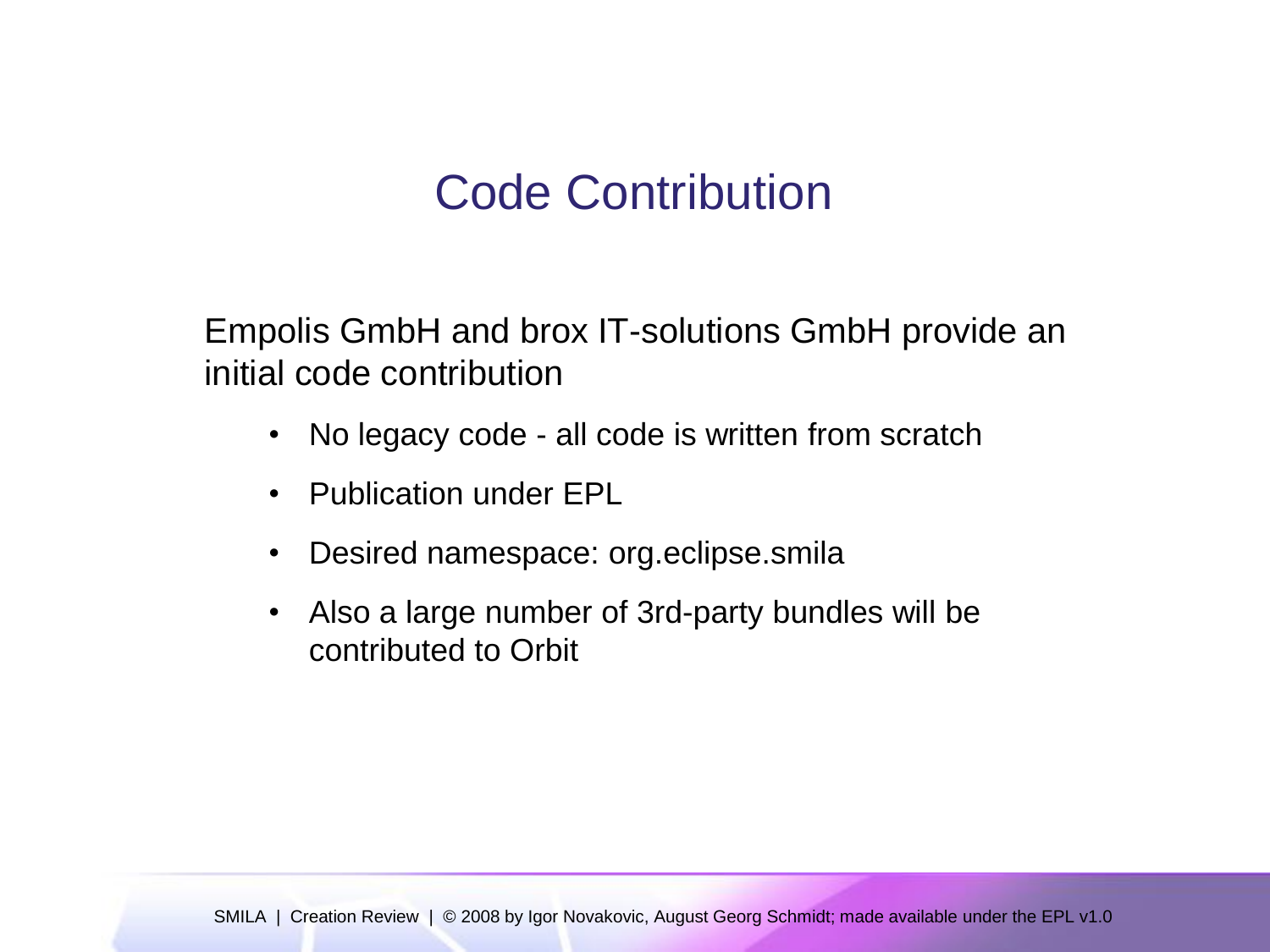#### Community Response & Interested Parties

- Community response has been positive
- Interested parties
	- INNOOPRACT GmbH (Jochen Krause), DE
	- DFKI (German Institute for Artificial Intelligence), DE
	- Arexera Information Technologies GmbH, DE
	- University of Hildesheim, DE
	- SAP AG, DE
	- Aduna/Aperture (Aidministrator Nederland B.V.), NL
	- Applied Relevance LLC, US
	- Exalead S.A., FR
	- Coveo Solutions Inc., CA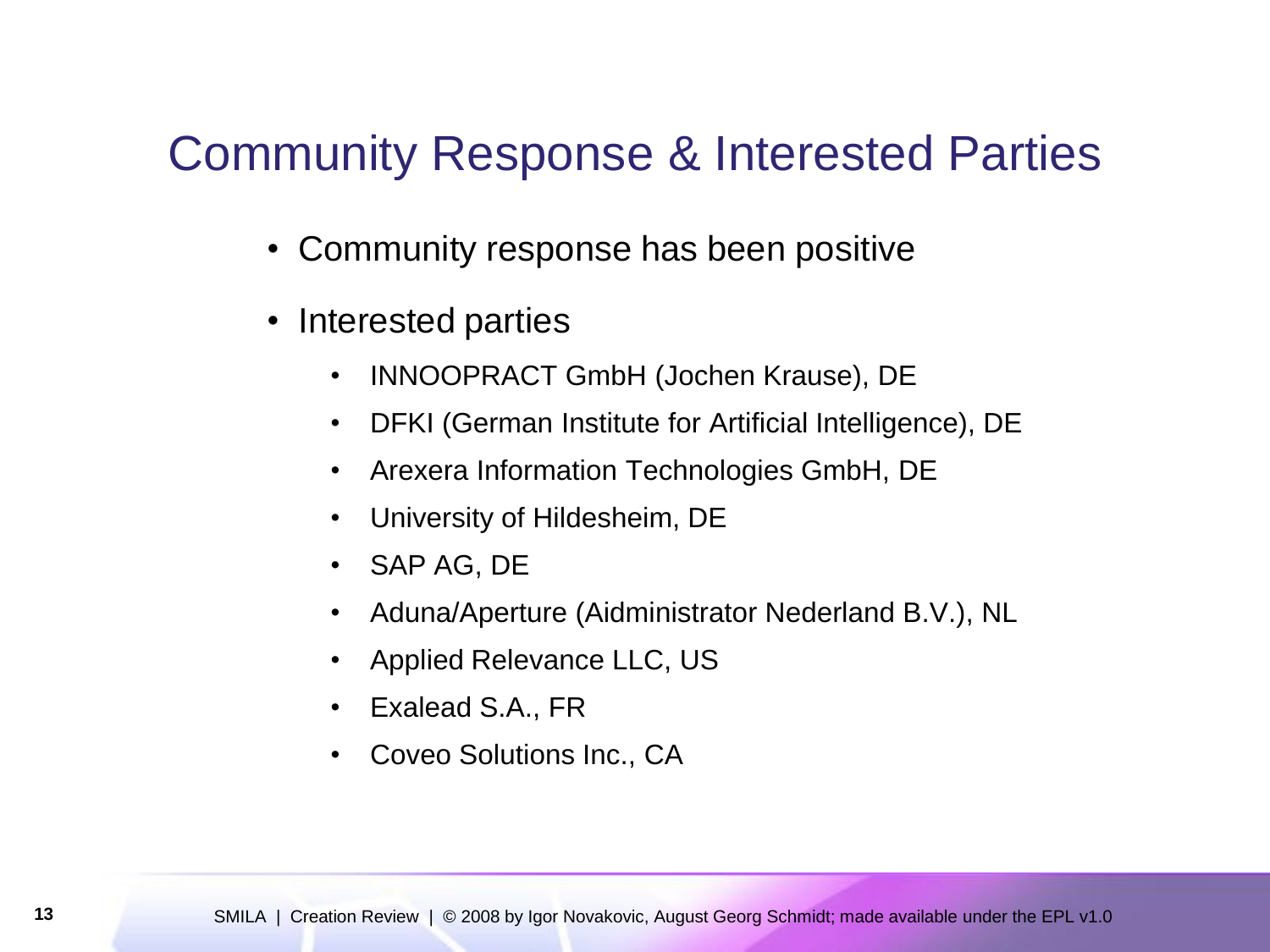#### Relationships to other Eclipse projects

SMILA intends to incorporate the results of several Eclipse projects:

- Equinox and presumably other "fellow" projects from the Eclipse Runtime Project, like Swordfish
- BPEL
- STP
- TPTP
- Higgins
- BIRT
- g-Eclipse